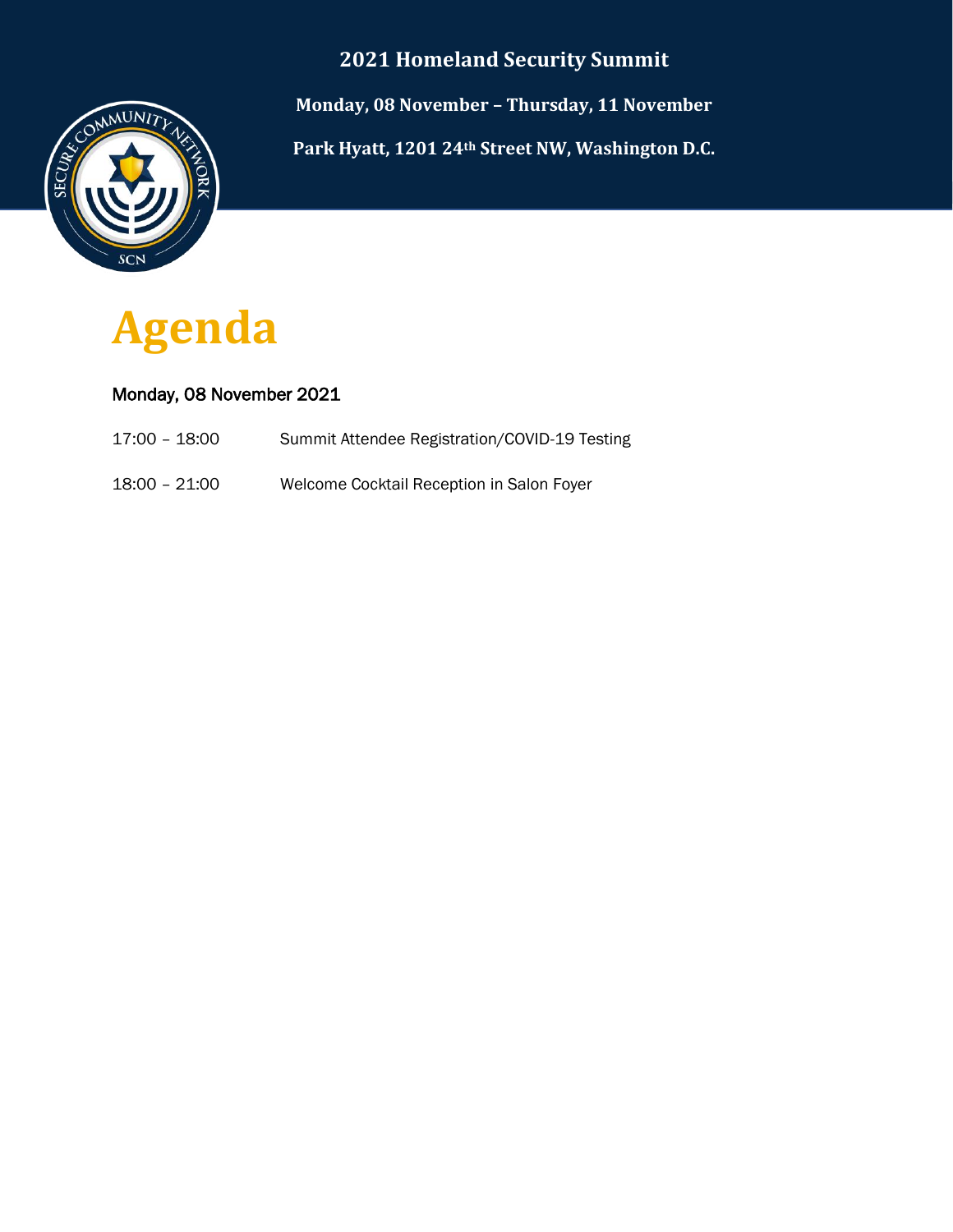# Tuesday, 09 November 2021

| $8:00 - 8:45$   | Breakfast and Summit Attendee Registration                                                                                                                                                                                                                                                                                                                                                                                                                                                                                                                                                                                                                                          |
|-----------------|-------------------------------------------------------------------------------------------------------------------------------------------------------------------------------------------------------------------------------------------------------------------------------------------------------------------------------------------------------------------------------------------------------------------------------------------------------------------------------------------------------------------------------------------------------------------------------------------------------------------------------------------------------------------------------------|
| 8:45 - 9:30     | Summit Opening: Welcome and Introduction<br>Michael Masters, National Director & CEO, Secure Community Network<br>Robert Contee, Chief of Police, DC Metropolitan Police Department                                                                                                                                                                                                                                                                                                                                                                                                                                                                                                 |
|                 | <b>INTELLIGENCE &amp; INFORMATION SHARING PROGRAMMING BLOCK</b>                                                                                                                                                                                                                                                                                                                                                                                                                                                                                                                                                                                                                     |
| $9:30 - 10:45$  | Twenty Years Since 9/11: Perspectives on the Current Threat Landscape<br>Moderated by: Michael Masters, National Director & CEO, Secure Community<br>Network<br>John Cohen, Senior Official, Performing the Duties of Undersecretary of<br>Intelligence & Analysis, U.S. Department of Homeland Security<br>Joshua Geltzer, Deputy Assistant to the President/Deputy Homeland<br>Security Advisor, National Security Council, The White House<br>Kerry Sleeper, Special Advisor, Secure Community Network                                                                                                                                                                           |
| $10:45 - 11:00$ | Break & Networking in Gallery Ballroom 1                                                                                                                                                                                                                                                                                                                                                                                                                                                                                                                                                                                                                                            |
| $11:00 - 12:00$ | National Intelligence & Information Sharing: Moving from Silos to<br>Coordination & Collaboration<br>Michael Masters, National Director & CEO<br>$\bullet$<br>Patrick Daly, Principal Deputy Director & COO, Secure Community<br>$\bullet$<br>Network<br>An overview of the history of information sharing and intelligence in the<br>Jewish community, current progress, and future efforts                                                                                                                                                                                                                                                                                        |
| $12:00 - 13:00$ | Lunch & Sponsor Presentation - Gallery Foyer                                                                                                                                                                                                                                                                                                                                                                                                                                                                                                                                                                                                                                        |
| $13:00 - 13:45$ | Best Practices/Case Studies in Intelligence & Information Sharing - Reports<br>from the Field - Panel Discussion<br>Moderated By: Patrick Daly, Principal Deputy Director & COO<br>Rafi Brinner, Director of Jewish Community Security, The Jewish<br>Community Federation of San Francisco, the Peninsula, Marin and<br>Sonoma Counties<br>Jason Dice, Director, Community Security Initiative, Jewish Federation of<br>$\bullet$<br><b>Greater Los Angeles</b><br>Mark Dowd, Director of Community Security, SAFE Cincinnati<br>Greg Ehrie, Vice President, Law Enforcement & Analysis, Anti-Defamation<br>League<br>Phil Niedringhaus, Regional Security Advisor, JEWISHcolorado |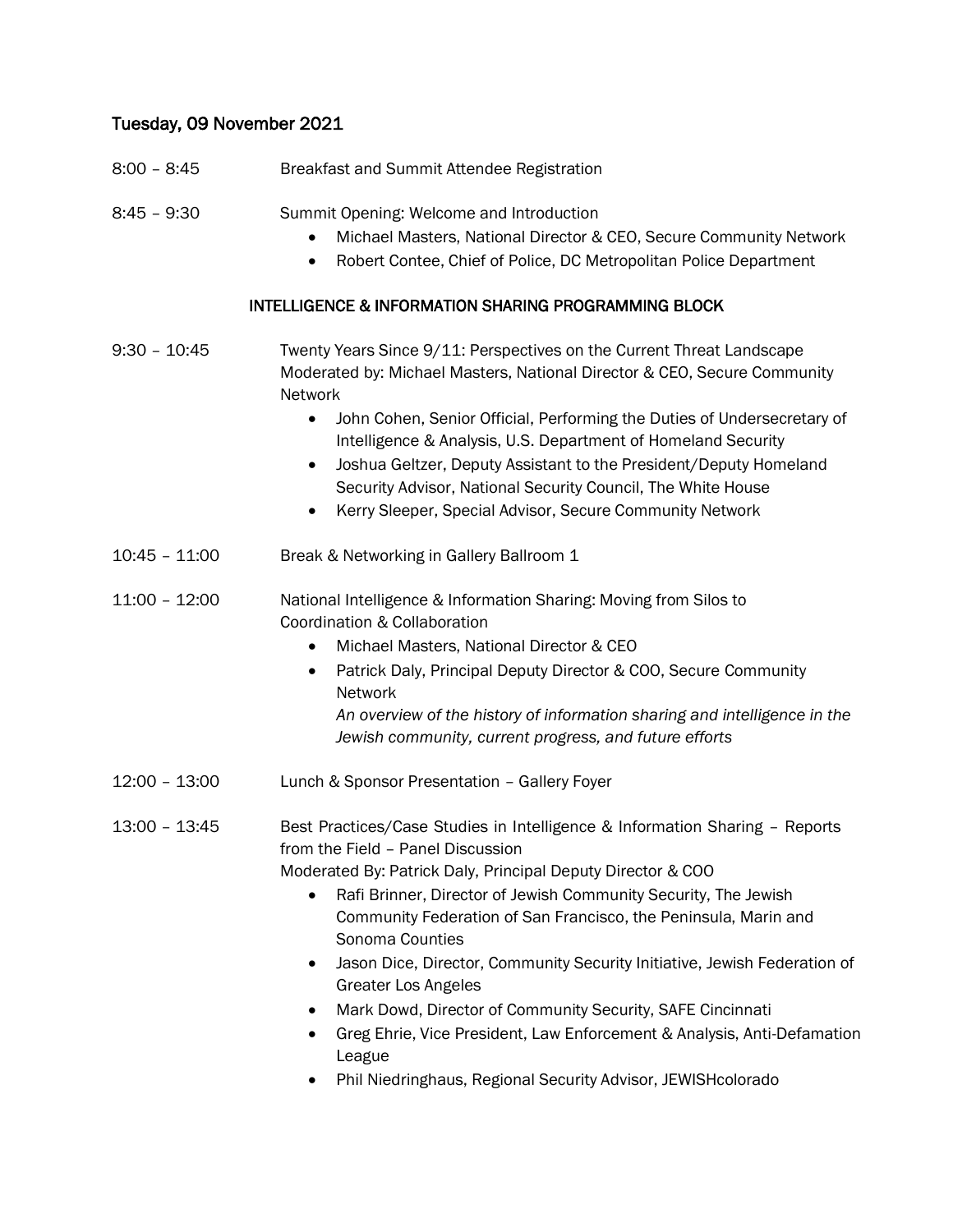| 13:45 - 14:15 | Security Directors Round Table: Network Needs & Requirements in Intelligence |
|---------------|------------------------------------------------------------------------------|
|               | & Information Sharing                                                        |
|               | Intelligence & Information Sharing Block Debrief & Moderated                 |
|               | Discussion                                                                   |

# CRITICAL INFRASTRUCTURE PROTECTION & PHYSICAL SECURITY PROGRAMMING BLOCK

| $14:15 - 15:00$ | Building the Security Shield: Introduction to LiveSecure                                                                        |
|-----------------|---------------------------------------------------------------------------------------------------------------------------------|
|                 | Michael Masters, National Director & CEO, Secure Community Network                                                              |
| $15:00 - 15:15$ | Break & Networking in Gallery Ballroom 1                                                                                        |
| $15:15 - 16:15$ | Back to the Basics: Establishing a Security Baseline through Threat, Risk, &<br><b>Vulnerability Assessments</b>                |
|                 | Debbie Gottlieb, Director, Grants Management, Secure Community<br>$\bullet$<br><b>Network</b>                                   |
|                 | Jeff Solomon, Deputy Director, Operations, Secure Community Network<br>$\bullet$                                                |
| $16:15 - 17:00$ | The Digital Threat: Cybersecurity Risk & Mitigation Efforts                                                                     |
|                 | Robert Graves, Regional Security Advisor - National Capital Region, The<br>$\bullet$<br>Jewish Federation of Greater Washington |
| 17:00           | Closing/Announcements                                                                                                           |
|                 | Patrick Daly, Principal Deputy Director & COO, Secure Community<br>Network                                                      |
| 17:30           | Travel/Shuttle Service from hotel lobby to National Law Enforcement Museum                                                      |
| $18:00 - 21:00$ | Reception & Dinner "The Power of Awareness"<br><b>National Law Enforcement Museum</b>                                           |
|                 | Keynote Speaker: Dan Schilling, Lieutenant Colonel, USAF (Ret.)                                                                 |
| 21:00           | Travel/Shuttle Service to Park Hyatt                                                                                            |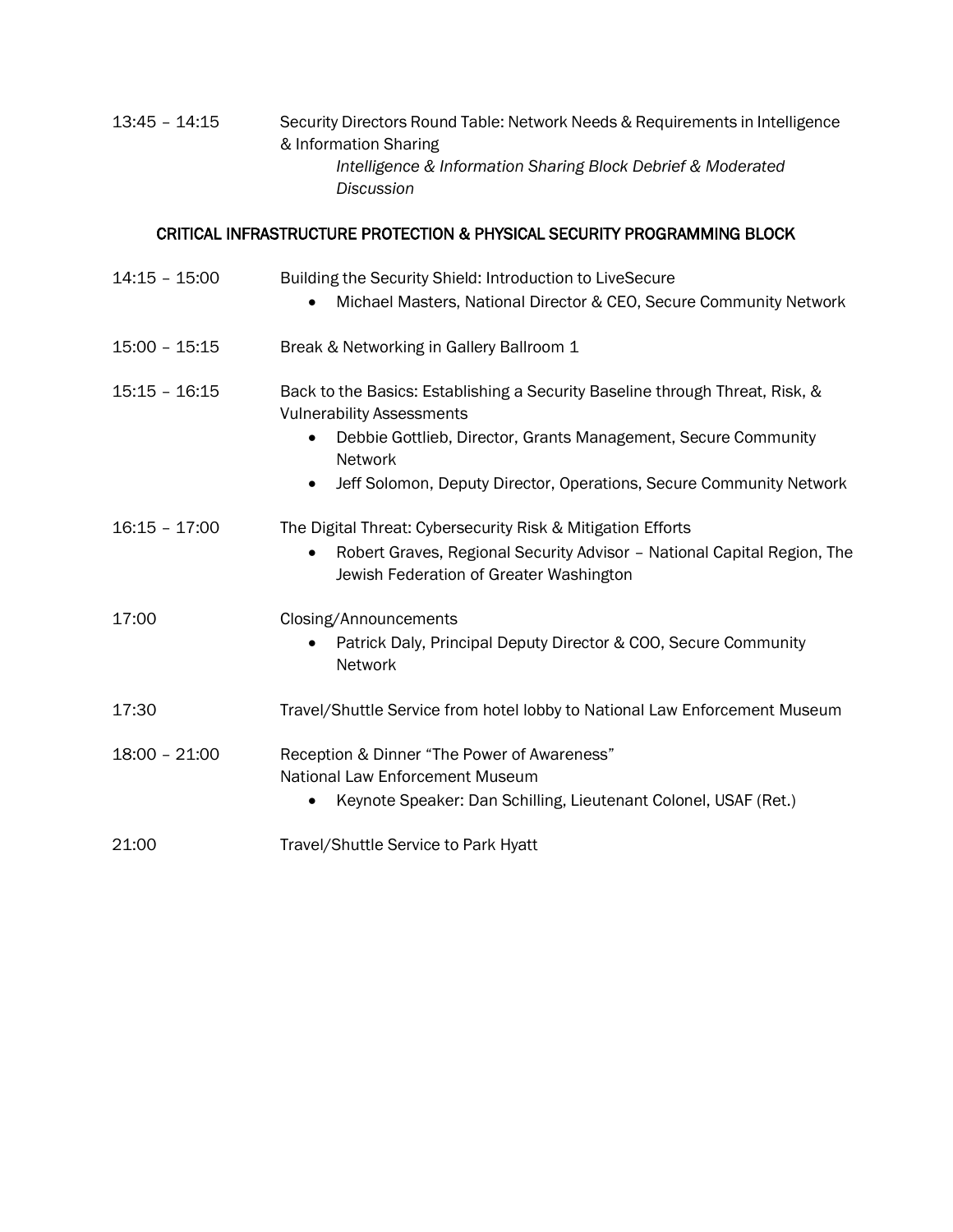### Wednesday, 10 November 2021

- 8:00 8:45 Breakfast
- 8:45 9:00 Welcome & Day Two Summit Overview
	- Patrick Daly, Principal Deputy Director & COO, Secure Community Network
- 9:00 9:30 Partners in Protection: Securing Our Communities

#### CRITICAL INFRASTRUCTURE PROTECTION & PHYSICAL SECURITY PROGRAMMING BLOCK (CONT'D)

9:30 – 10:30 Best Practices/Case Studies in Critical Infrastructure Protection & Physical Security – Reports from the Field – Panel Discussion Moderated By: Brad Orsini, Senior National Security Advisor, Secure Community Network

- Shawn Brokos, Director of Community Security, Jewish Federation of Greater Pittsburgh
- Jonathan Lacey, Camp Security Advisor, Secure Community Network
- Alan Poland, Community Security Director, Jewish Federation of South Palm Beach
- Jeremy Yamin, Associate Vice President, Director of Security & Operations, Combined Jewish Philanthropies of Greater Boston
- 10:30 10:45 Break & Networking in Gallery Ballroom 1
- 10:45 11:15 Security Directors Roundtable: Network Needs & Requirements in Critical Infrastructure Protection & Physical Security
	- CIP Block Debrief & Moderated Discussion
	- Baseline Security Standards
	- Vendor Vetting
	- Blanket Contracts
	- Technology Deployment & Integration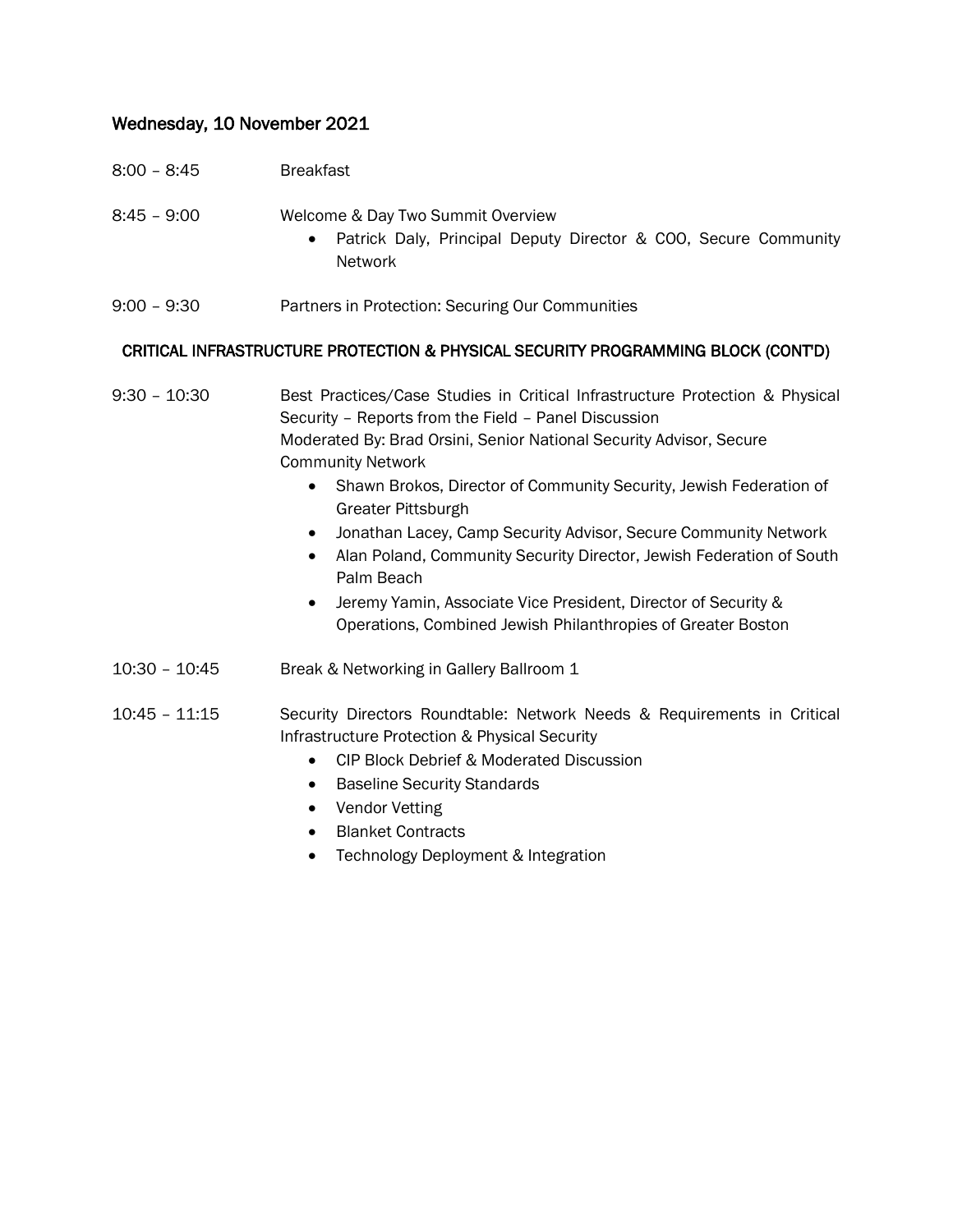### TRAINING & EXERCISE PROGRAMMING BLOCK

| $11:15 - 12:15$ | Empowering our People: Lessons Learned and Best Practices in Security<br>Training - Panel Discussion<br>Moderated By: Brad Orsini, Senior National Security Advisor, Secure Community<br>Network<br>Grant Mendenhall, Community Security Director, Jewish Federation of<br>$\bullet$<br>Greater Indianapolis<br>Gene Moss, Regional Security Advisor, Jewish Federation of Greater<br>$\bullet$<br>Portland<br>Neil Rabinovitz, Community Security Director, Jewish Federation of<br>$\bullet$<br><b>Greater Atlanta</b><br>Stephanie Viegas, Director of Community Security, Greater Miami Jewish<br>Federation |
|-----------------|------------------------------------------------------------------------------------------------------------------------------------------------------------------------------------------------------------------------------------------------------------------------------------------------------------------------------------------------------------------------------------------------------------------------------------------------------------------------------------------------------------------------------------------------------------------------------------------------------------------|
| $12:15 - 13:00$ | Lunch & Networking                                                                                                                                                                                                                                                                                                                                                                                                                                                                                                                                                                                               |
| $13:00 - 14:15$ | Crisis Communications: A Guide for What to Do and What to Say<br>Ari Fleischer, Former White House Press Secretary for President George<br>$\bullet$<br>W. Bush                                                                                                                                                                                                                                                                                                                                                                                                                                                  |
| $14:15 - 15:30$ | LiveSecure Security Standards & Program Implementation<br>Michael Masters, National Director & CEO, Secure Community Network<br>$\bullet$<br>Michelle Gooze-Miller, General Counsel & Director of Strategic Initiatives,<br><b>Secure Community Network</b>                                                                                                                                                                                                                                                                                                                                                      |
| 15:30 - 15:45   | Break & Networking in Gallery Ballroom 1                                                                                                                                                                                                                                                                                                                                                                                                                                                                                                                                                                         |
| 15:45 - 16:45   | LiveSecure Security Standards & Program Implementation - Breakout Groups                                                                                                                                                                                                                                                                                                                                                                                                                                                                                                                                         |
| $16:45 - 17:00$ | Closing/Announcements<br>Patrick Daly, Principal Deputy Director & COO, Secure Community<br>Network                                                                                                                                                                                                                                                                                                                                                                                                                                                                                                              |
| $17:30 - 17:45$ | Travel/Shuttle Service from hotel lobby to RPM Restaurant                                                                                                                                                                                                                                                                                                                                                                                                                                                                                                                                                        |
| 18:00 - 20:00   | Evening Reception at RPM Italian                                                                                                                                                                                                                                                                                                                                                                                                                                                                                                                                                                                 |
| 20:00           | Travel/Shuttle Service to Park Hyatt                                                                                                                                                                                                                                                                                                                                                                                                                                                                                                                                                                             |